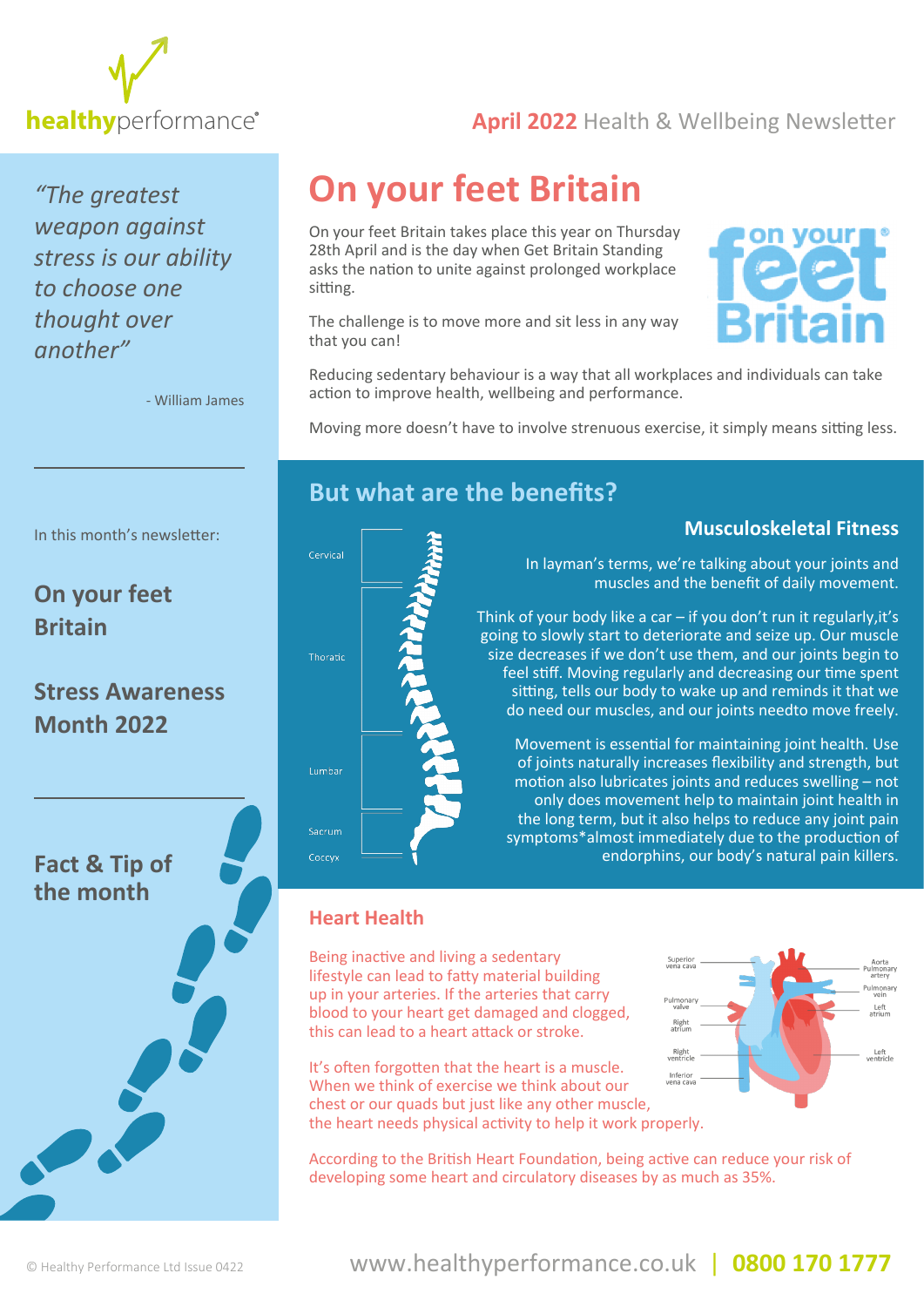

### **healthy** [performance](www.healthyperformance.co.uk) **April 2022** Health & Wellbeing Newsletter

About one in every five cases of coronary heart disease in developed countries is due to physical inactivity. Regular, moderate -intensity physical activity reduces the risk of developing coronary heart disease and can reduce the likelihood of dying from heart disease. However, about 7 out of every 10 women and 6 in every 10 men in the UK are not active enough to protect themselves against coronary heart disease.

#### **Improved Respiratory Functions**

The lungs bring oxygen into the body, to provide energy, and remove carbon dioxide, the waste product created when you produce energy. The heart pumps the oxygen to the muscles that are doing the exercise.

When we exercise regularly, we improve our endurance meaning it takes longer or more intense activity to get to the point where we feel out of breath. This is a direct effect of our muscles strengthening through exercise. As the muscles before stronger, they require less oxygen to move and produce less carbon dioxide, helping breathing become more efficient and shortness of breath less common.



### **Better Sleep Quality**

The relationship between exercise and sleep has been extensively investigated over the years with previous studies noting that proper exercise can alleviate sleep-related problems and help you to get a sufficient amount of rest.

Exercise contributes to more sound and restful sleep, increasing the time spent in deep sleep, the most physically restorative sleep phase. Deep sleep helps to boost immune function, support cardiac health and control stress and anxiety, so it's essential that we spend enough time in this phase! For more information on our sleep phases and their benefits, you can read our recent blog on The Importance of Sleep.

Moderate-to-vigorous exercise can increase sleep quality for adults by reducing the time it takes to fall asleep, therefore decreasing the amount of time we lie awake in bed during the night. Being physically active requires you to expend energy and help you to feel more tired and ready to sleep at the end of the day while also helping to alleviate daytime sleepiness.

#### **Reduced Stress Levels and Better Mental Health**

A regular exercise routine, or regular movement, can help to reduce your stress levels. Linking in with the point above, stress is a common cause of sleep problems including trouble falling asleep and sleeping restlessly during the night.

Physical activity releases cortisol which helps us to manage stress – it also gives your brain something to focus on and is a great coping strategy for difficult times. Not only that but physical activity also releases feel-good hormones that make you feel better in yourself and is effective in reducing the likelihood of experiencing a period of depression.

Mind-body exercises such as yoga can help to quiet the parasympathetic nervous system, lower cortisol levels and reduce blood pressure, helping you to relax while having a positive effect on your mood.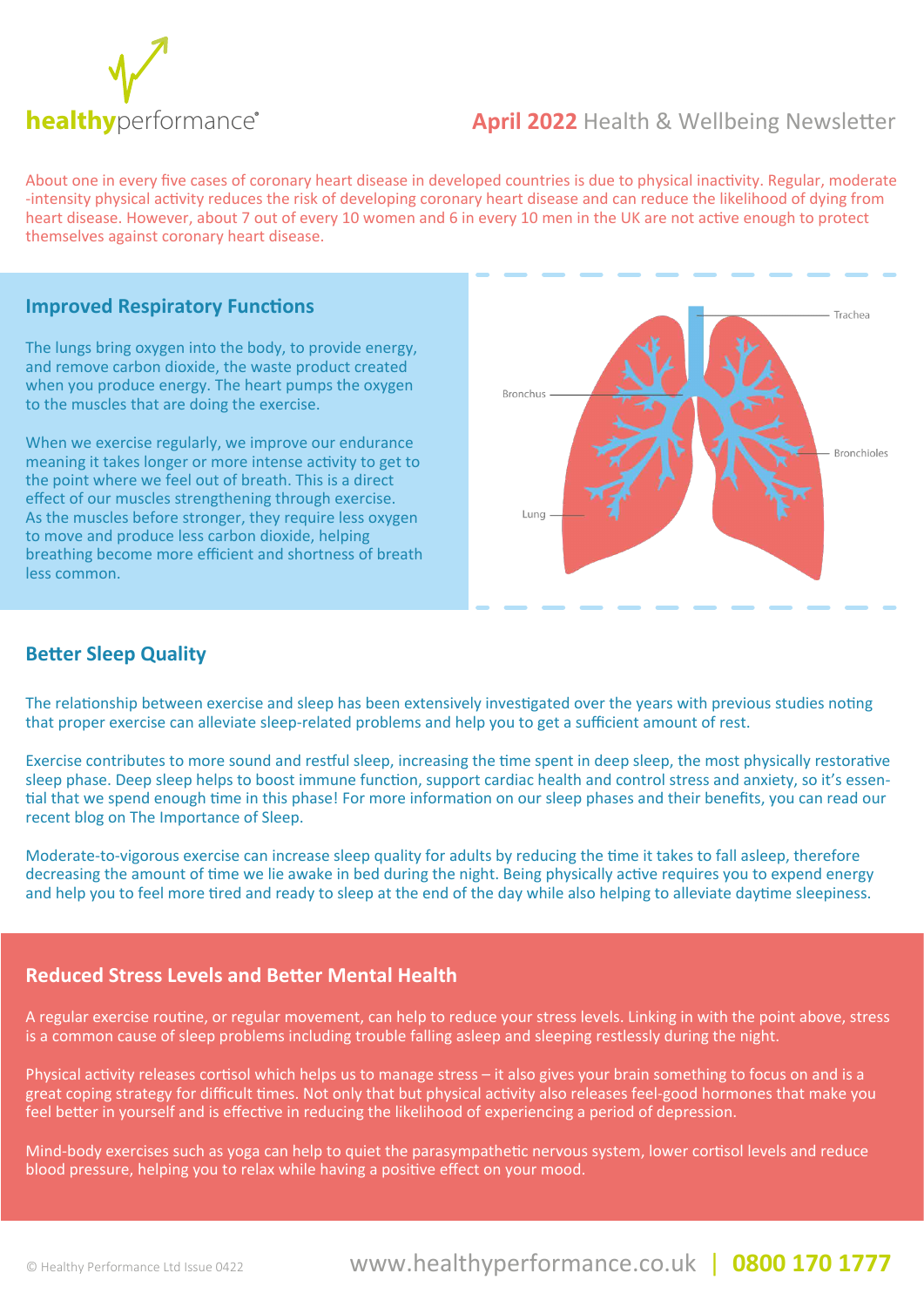

## **healthy** [performance](www.healthyperformance.co.uk)<sup>®</sup> **April 2022** Health & Wellbeing Newsletter

### **So, how much movement is necessary?**

To reduce our risk of ill health from inactivity, it is advised that we exercise regularly for at least 150 minutes a week and reduce our sitting time. But our key recommendation is to find something that you enjoy because if you don't enjoy it, you won't do it.

Some people love spending hours in the gym while others prefer going for a walk or a bike ride.

While 150 minutes a week may seem a lot, especially if you are sedentary, start small and consider how you can increase your movement. Here's our top tips:

- Take a stroll and get some fresh air on your lunch breaks
- For less formal meetings, consider walking, or standing rather than sitting at a table
- When taking phone calls, stand or pace the room while you're speaking
- Walk over to your colleague's desk (when social distancing allows) rather than sending an email
- In the evening, if you really can't fathom doing a workout, make the effort to do some laps of the room during TV ad breaks
- Utilise the hourly movement reminder on your fitness tracker, if you have one, to encourage you to move for just a couple of minutes every hour
- If you don't have a fitness tracker, download a pedometer app, and set yourself a realistic daily step goal and aim to improve on this over time
- Put some music on and have a dance with your family rather than sitting in front of the TV
- Take the stairs rather than the elevator

All the above are simple changes that can make a big impact on your time spent sitting as well as your overall health, and once you get started you may even find yourself wanting to take it a step further, continually increasing your activity levels until you're hitting 150 minutes per week.

\*if you are experiencing joint pain or you are currently unwell please seek advice from your GP before participating in any exercise.